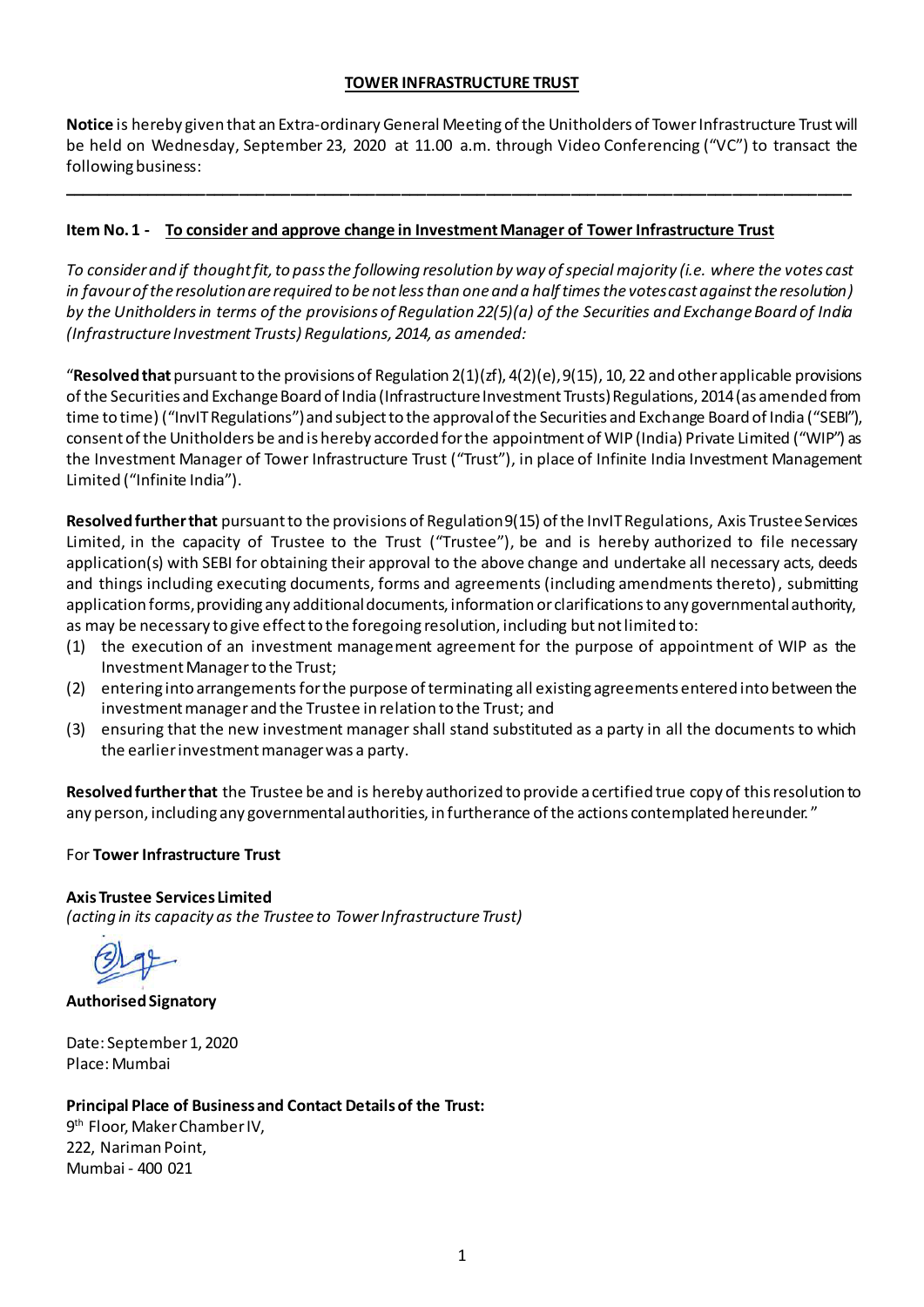**SEBI Registration Number**: IN/InvIT/18-19/0009 **Tel**: +91 22 3555 5000 **Fax**: +91 22 3555 5560 **Website**[: www.towerinfratrust.com](http://www.towerinfratrust.com/) **Email id:** [tower.infratel@zmail.ril.com](mailto:tower.infratel@zmail.ril.com)

## **Corporate Office and Contact Details of Axis Trustee Services Limited:**

The Ruby, 2<sup>nd</sup> Floor, SW, 29, Senapati Bapat Marg, Dadar West, Mumbai - 400028 Tel: +91-22-62300451 Fax: +91-22-62300700

### **Registered Office of Axis Trustee Services Limited:**

Axis House, Bombay Dyeing Mills Compound, Pandurang Budhkar Marg, Worli, Mumbai – 400025, Maharashtra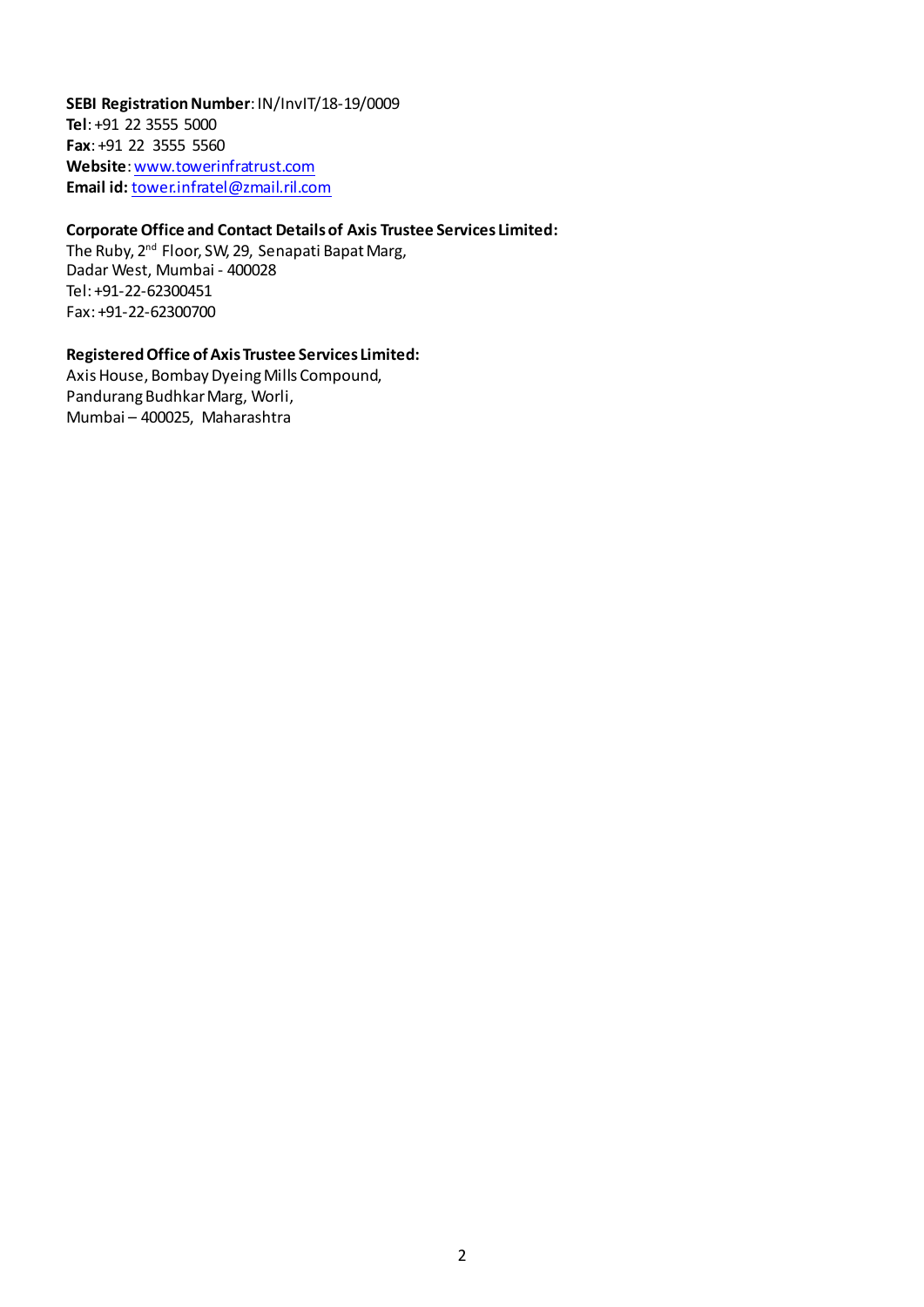### **NOTES**

1. In view of the outbreak of the COVID-19, SEBI had, vide its General Circular bearing reference no. SEBI/HO/DDHS/CIR/P/2020/102 dated June 22, 2020 ("SEBI Circular"), has permitted the holding of meeting of unitholders through Video Conferencing ("VC")/Other Audio-visual means ("OAVM") upto September 30, 2020. In compliance with the provisions of the InvIT Regulations and the said SEBI Circular, this Extra-ordinary General Meeting ("EOGM") of the Unitholders of Tower Infrastructure Trust will be convened through VC/OAVM.

Since the EOGM is being held through VC, Route Map for the venue is not annexed to this Notice.

- 2. Generally, a Unitholder entitled to attend and vote at the meeting is entitled to appoint a proxy to attend and vote on a poll instead of himself. Since this Meeting is being held through VC/OAVM pursuant to the SEBI Circulars, physical attendance of Unitholders has been dispensed with. Accordingly, the facility for appointment of proxies by the Members will not be available for this Meeting and hence the Proxy Form is not annexed to this Notice
- 3. The Unitholders will receive a web-link on their registered e-mail ids, for attending the EOGM, atleast 2 (two) days before the date of EOGM. The Unitholders are requested to click on the said link to attend live proceedings of EOGM.
- 4. Relevant documents referred to in this Notice and explanatory statement will be available for inspection by the unitholders by writing an e-mail to the Trustee at [compliance@axistrustee.com](mailto:compliance@axistrustee.com) and [MGB.Team@axistrustee.com](mailto:MGB.Team@axistrustee.com)mentioning their name, demat account number, e-mail id and mobile number, on all working days (i.e. all days except Saturdays, Sundays and Public Holidays) between 11.00 a.m. and 1.00 p.m. upto the date of the EOGM and for the duration of the EOGM.
- 5. Unitholders (such as companies or body corporates) are entitled to appoint authorized representative(s) to attend the EOGM through VC and participate thereat and cast their votes. Accordingly, such unitholders are requested to send to Axis Trustee Services Limited ("Trustee"), a certified true copy of the relevant board resolution/power of attorney, together with the specimen signature(s) of the representatives authorized under the said board resolution/power of attorney to attend and cast vote on their behalf at the EOGM on [compliance@axistrustee.com](mailto:compliance@axistrustee.com)an[d MGB.Team@axistrustee.com](mailto:MGB.Team@axistrustee.com).
- 6. In case of joint holders attending the meeting, only such joint holder who is higher in the order of names will be entitled to vote at the meeting.
- 7. In line with the aforesaid SEBI Circular, the Notice calling the EOGMwill be placed on the website of the Trust and will also be filed with BSE Limited.
- 8. Remote e-voting and Voting at the EOGM:
	- (a) Remote e-voting through Ballot Form:
		- Ballot Form forms part of this Notice.
		- A Unitholder desiring to exercise vote by Ballot Form shall carefully read the instructions printed in the Ballot Form and return the Ballot Form duly completed and signed to the Scrutinizer on [jatin@csmayekar.com](mailto:jatin@csmayekar.com) or to the Trustee on [compliance@axistrustee.com](mailto:compliance@axistrustee.com) and [MGB.Team@axistrustee.com](mailto:MGB.Team@axistrustee.com), with assent (for) or dissent (against).
		- The aforesaid Ballot Forms shall reach the scrutinizer or the Trustee, on or before Monday, September 21, 2020 by 18:00 hours IST.
		- If any Ballot Form is received after 18:00 hours IST on Monday, September 21, 2020, it will be considered that no reply from the unitholder has been received.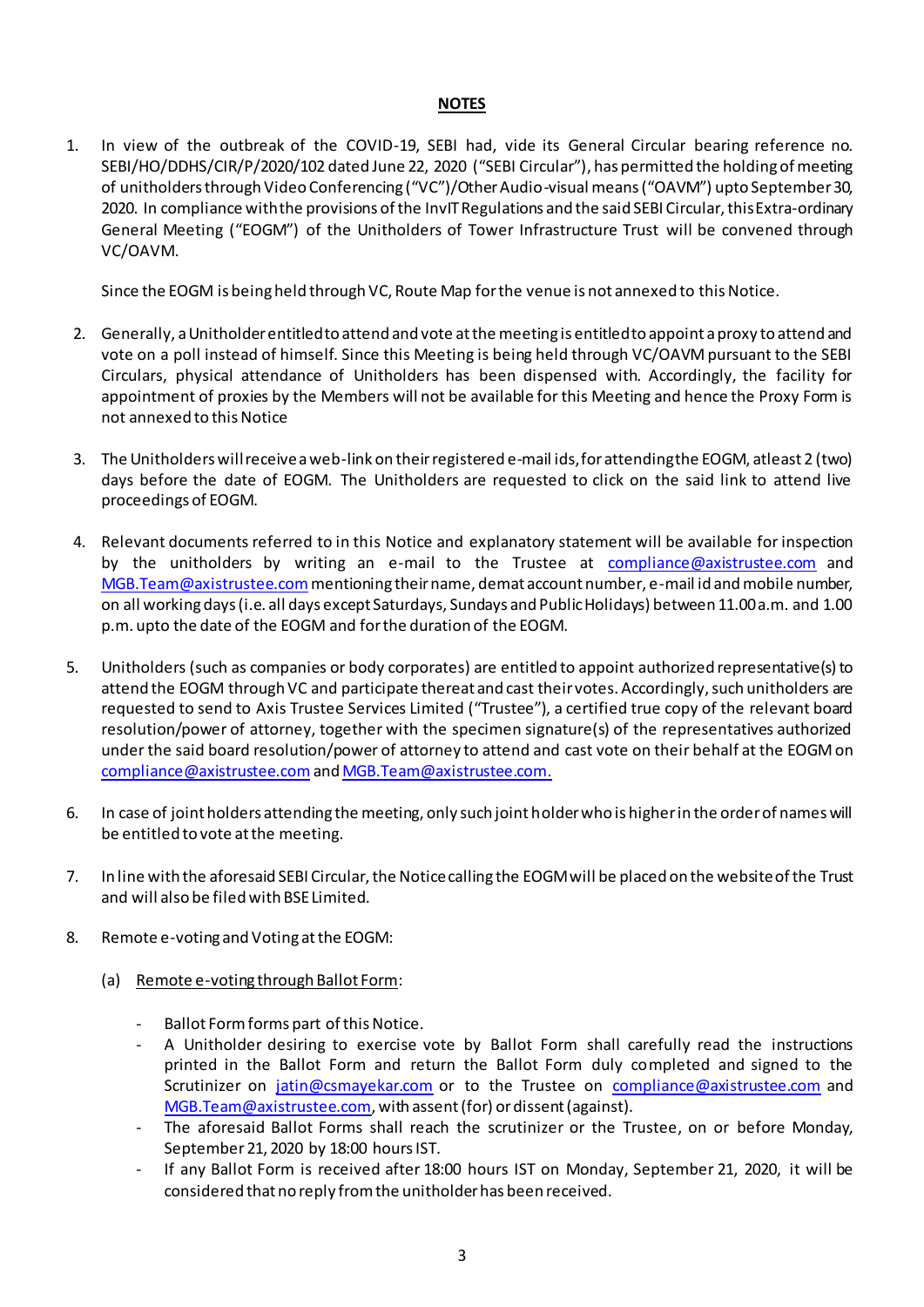- (b) E-voting at the meeting through other electronic means:
	- The facility for e-voting through other electronic means shall be made available at the EOGM.
	- Unitholders attending the EOGM who have not already cast their vote earlier through Ballot Form shall be able to exercise their voting at the EOGM, as under:
		- (i) Chairperson will brief the unitholders on the matter proposed to be considered at the EOGM;
		- (ii) Thereafter, Chairperson to announce the commencement of e-voting at the EOGM;
		- (iii) E-voting at the EOGM shall be open for 30 minutes;
		- (iv) Unitholders may exercise their vote through e-voting means provided by the Trustee at the EOGM.
- (c) General Instructionsfor remote e-voting or e-voting at the EOGM:
	- The unitholders shall cast their vote by sending the scanned copy of duly filled Ballot Forms from their registered e-mail address, if any.
	- In case the unitholders have not registered their e-mail address so far:
		- (i) Such unitholders are requested to register their e-mail address with the Trust or the Depository by sending an e-mail to the Trust at compliance@axistrustee.com and MGB. Team@axistrustee.com or adding the same to their demat account;
		- (ii) Such unitholders are requested to designate an e-mail address for this purpose in their corporate authorization and may cast their vote by sending the duly filled Ballot Forms from the email address as mentioned in the corporate authorisation.
- 9. The Trustee has appointed Mr. Jatin Prabhakar Patil (FCS 7282 /COP 7954), Partner, Mayekar & Associates, Practicing Company Secretaries (Firm U.I.N - P2005MH007400) as the Scrutinizer to scrutinize the entire voting process i.e. remote e-voting and e-voting at the EOGM, in a fair and transparent manner.
- 10. The Scrutinizer will, immediately after the conclusion of voting at the EOGM, first count the votes cast at the EOGM, thereafter count the votes cast through remote e-voting (Ballot Forms) by the Unitholders till Monday, September 21, 2020 and submit his report to the Trustee.
- 11. The result of the voting will be announced by the Trustee and will also be displayed on the website of the Trus[t www.towerfratrust.com](http://www.towerfratrust.com/), besides being communicated to the stock exchange.
- 12. Unitholders are requested to send their queries, if any, to the Trustee on compliance @axistrustee.com and [MGB.Team@axistrustee.com](mailto:MGB.Team@axistrustee.com)at least 10 days prior to the EOGM to enable the Trustee to provide the required information.
- 13. Unitholders holding units as on Monday, August 31, 2020 are entitled to receive this Notice and cast their vote.
- 14. Detailed procedure for attending the meeting through VC shall be in accordance with the SEBI Circular No. SEBI/HO/DDHS/DDHS/CIR/P/2020/102 dated June 22, 2020 and will be communicated separately to the Unitholders in their registered email-ids before the meeting along with the web-link for joining the meeting.
- 15. The facility of joining the Meeting will commence 15 minutes before the time scheduled for the meeting and will be available all throughout the meeting.
- 16. Each unitholder shall submit their corporate authorizations along with the duly filled in attendance slip annexed to this Notice with the Trustee at compliance @axistrustee.com an[d MGB.Team@axistrustee.com](mailto:MGB.Team@axistrustee.com) at least 1 hour before commencement of the meeting i.e. by 10:00 a.m. on September 23, 2020.
- 17. Each unitholder shall identify themselves at the commencement of the meeting.
- 18. Attendance of unitholders through VC shall be counted for the purpose of quorum.
- 19. Help-line number for assistance: +91 98198 38852 / +91 8000362404.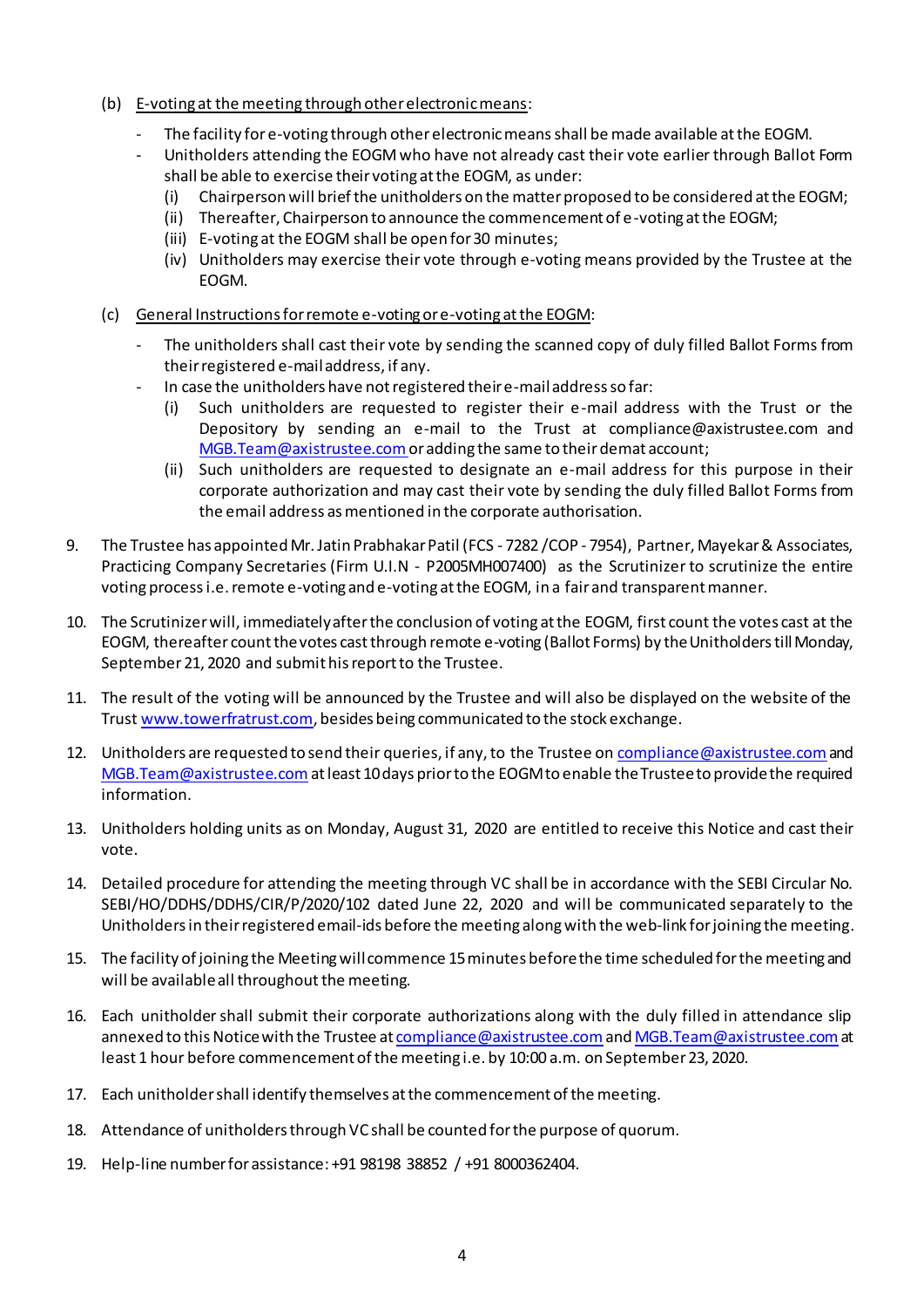### **EXPLANATORY STATEMENT**

The following statements set out the material facts and reasons for the proposed resolutions stated in the accompanying notice above:

### **Item No. 1 - To consider and approve change in Investment Manager of Tower Infrastructure Trust**

Infinite India Investment Management Limited ("Infinite India") was appointed as the Investment Manager of Tower Infrastructure Trust ("Trust") in terms of the provisions of Securities and Exchange Board of India (Infrastructure Investment Trusts) Regulations, 2014 (as amended from time to time) ("InvIT Regulations") and pursuant to the Investment Management Agreement dated January 31, 2019 ("IMA") executed between Axis Trustee Services Limited, in the capacity of Trustee to the Trust ("Trustee") and Infinite India, to manage the assets and investments of the Trust and to undertake activities of the Trust as specified under Regulation 10 of the InvIT Regulations.

Infinite India has tendered its resignation from the role of the Investment Manager of the Trust. Therefore, it is now proposed that WIP (India) Private Limited ("WIP") be appointed as the Investment Manager of the Trust, in place of Infinite India.

WIP is a private limited company incorporated on May 6, 2010, engaged in the business of rendering investment advisory services. WIP is an affiliate of Brookfield Asset Management Inc. and its entire equity share capital is held by BHAL Global Corporate Limited ("BHAL") (with one share held by Brookfield Global Subinvestments Limited, in the beneficial interest of BHAL).

As stipulated under Regulation 9(15) of the InvIT Regulations, the Trustee is required to obtain the prior approval of the unitholders of the Trust and from the Securities and Exchange Board of India ("SEBI"), for change in the investment manager of the Trust and to do all such acts, deeds and things as may be necessary in terms of the provisions of InvIT Regulations.

In view of the above, approval of the unitholders is sought for appointment of WIP as the Investment Manager of the Trust, in place of Infinite India and to authorize Trustee to do all such acts, deeds and things and to take all necessary actions as may be required to give effect to the said change.

BIF IV Jarvis India Pte. Ltd. (an affiliate of Brookfield), one of the sponsors of the Trust, being a related party to this proposal is considered interested in the resolution and will accordingly not be eligible to vote on resolution as set out in Item No. 1.

Accordingly, the Trustee recommends this resolution for approval of the unitholders.

## **Principal Place of Business and Contact Details of the Trust:**

9<sup>th</sup> Floor, Maker Chamber IV, 222, Nariman Point, Mumbai - 400 021.

**SEBI Registration Number**: IN/InvIT/18-19/0009 **Tel**: +91 22 3555 5000 **Fax**: +91 22 3555 5560 **Website**[: www.towerinfratrust.com](http://www.towerinfratrust.com/) **Email id:** [tower.infratel@zmail.ril.com](mailto:tower.infratel@zmail.ril.com)

## **Corporate Office and Contact Details of Axis Trustee Services Limited:**

The Ruby, 2<sup>nd</sup> Floor, SW, 29, Senapati Bapat Marg, Dadar West, Mumbai - 400028 Tel: +91-22-62300451 Fax: +91-22-62300700

### **Registered Office of Axis Trustee Services Limited:**

Axis House, Bombay Dyeing Mills Compound, Pandurang Budhkar Marg, Worli, Mumbai – 400025, Maharashtra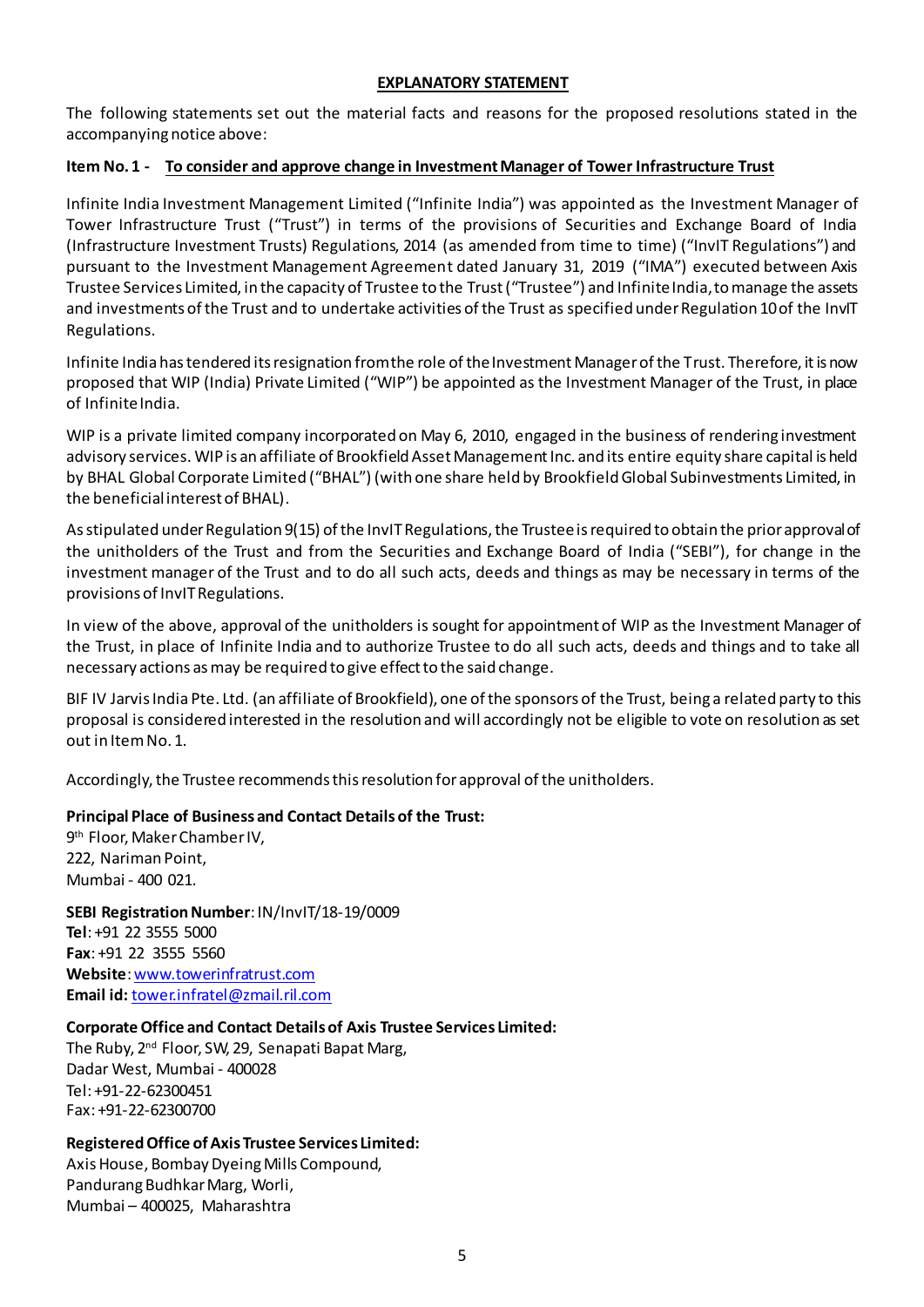### **TOWER INFRASTRUCTURE TRUST**

**SEBI Registration Number:** IN/InvIT/18-19/0009

**Principal Place of Business:** 9 th Floor, Maker Chamber IV, 222, Nariman Point, Mumbai - 400 021

#### **ATTENDANCE SLIP**

Extra-ordinary General Meeting ("EOGM") of the Unitholders of Tower Infrastructure Trust ("Trust") held on Wednesday, September 23, 2020 at 11:00 a.m. through Video Conferring.

| DP ID                |  |
|----------------------|--|
| Client ID            |  |
| Registered Folio No. |  |
| No. of Units held    |  |

I, \_\_\_\_\_\_\_\_\_\_\_\_\_\_\_\_\_\_\_\_\_\_\_\_\_\_\_\_\_\_\_\_\_, certify that I am a registered Unitholder/representative for the registered Unitholder of the Trust.

I, hereby record my presence at the EOGM of the Unitholders of the Trust, scheduled on Wednesday, September 23, 2020 at 11:00 a.m. through Video Conferring.

\_\_\_\_\_\_\_\_\_\_\_\_\_\_\_\_\_\_\_\_\_\_\_\_\_\_\_\_\_\_\_\_\_ \_\_\_\_\_\_\_\_\_\_\_\_\_\_\_\_\_\_\_\_\_\_\_\_\_\_\_\_\_\_\_\_\_\_\_

Name of the Unitholder/representative Signature of the Unitholder/representative

*Note: Please fill the Attendance slip and submit the same along with the corporate authorizations with the Trustee at [compliance@axistrustee.com](mailto:compliance@axistrustee.com) an[d MGB.Team@axistrustee.com](mailto:MGB.Team@axistrustee.com) at least 1hours before commencement of the meeting i.e. by 10:00 a.m. on Wednesday, September 23, 2020.*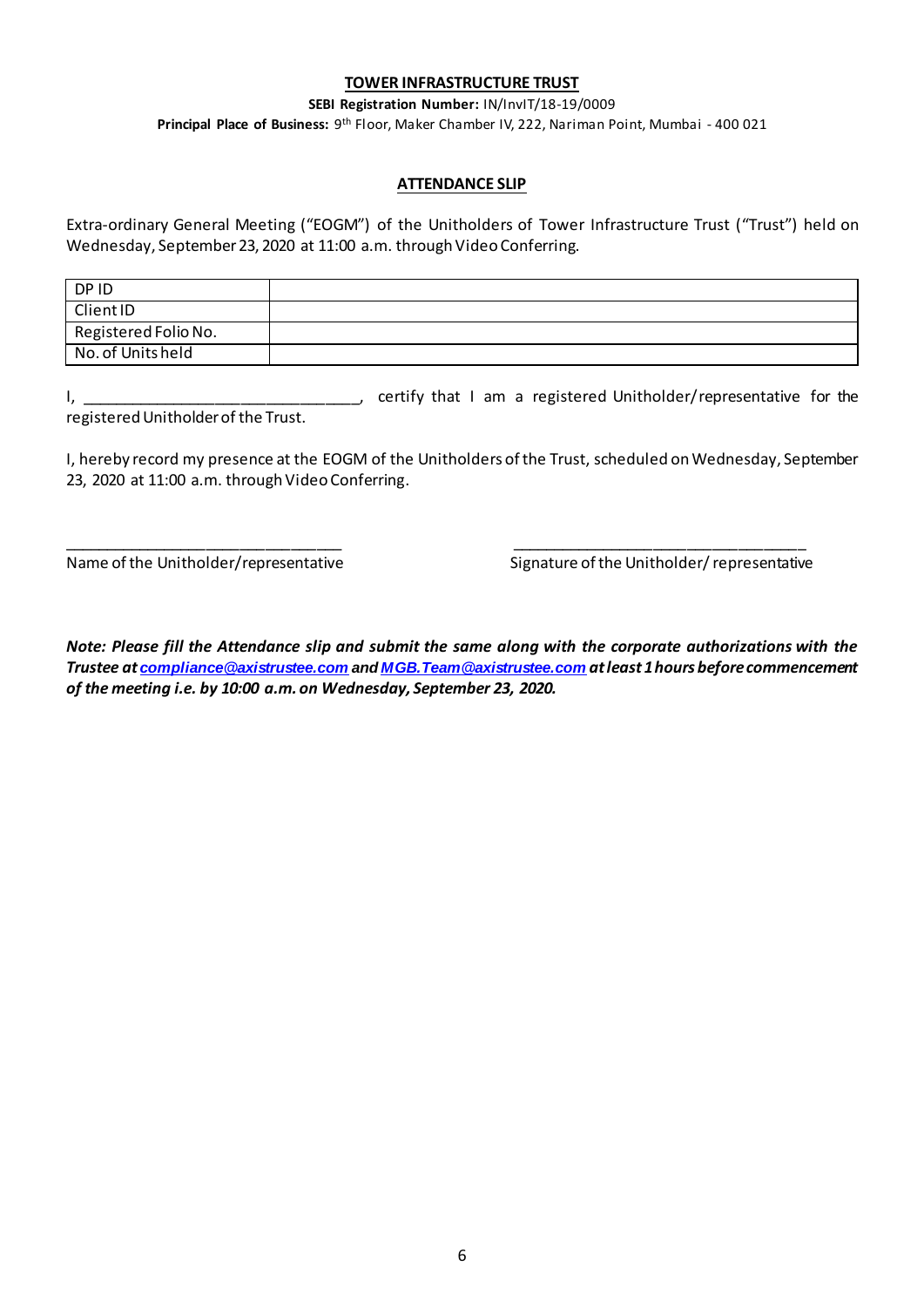### **TOWER INFRASTRUCTURE TRUST**

**SEBI Registration Number:** IN/InvIT/18-19/0009

**Principal Place of Business:** 9 th Floor, Maker Chamber IV, 222, Nariman Point, Mumbai - 400 021

### **BALLOT FORM**

**Extra Ordinary General Meeting**: Wednesday, September 23, 2020 at 11:00 a.m. through Video Conferencing.

| $\mathsf{S}$<br><b>No</b> | <b>Particulars</b>                         | <b>Details</b> |
|---------------------------|--------------------------------------------|----------------|
| 1.                        | Name of the Unit Holder (In block letters) |                |
| 2.                        | Registered Address                         |                |
| 3.                        | ClientID                                   |                |
| 4.                        | DP ID                                      |                |
| 5.                        | E-mail Address                             |                |
| 6.                        | Number of Units                            |                |

I hereby exercise my vote in respect of the following resolution to be passed for the business stated in the Notice of the Extra-ordinary General Meeting of Tower Infrastructure Trust enumerated below by conveying my assent or dissent to the said resolution by placing a tick  $(\checkmark)$  in the appropriate box below:

| <b>Item</b> | <b>Particulars</b>                               | <b>No. of Units</b> | I assent to | I dissent from |
|-------------|--------------------------------------------------|---------------------|-------------|----------------|
| No.         |                                                  | held by me          | the         | the            |
|             |                                                  |                     | resolution  | resolution     |
|             | To approve change in Investment Manager of Tower |                     |             |                |
|             | Infrastructure Trust                             |                     |             |                |

Place:

Date:

(Signature of the Unitholder/ representative)

Name: \_\_\_\_\_\_\_\_\_\_\_\_\_\_\_\_\_\_\_\_\_\_\_\_\_\_\_\_\_\_\_\_\_\_\_\_\_\_\_

*Notes:* 

- *1. Please read the instructions printed overleaf carefully before filling this Form, please refer to the instructions for voting provided in the Notice sent herewith.*
- 2. *The last date for the receipt of Ballot Forms by the Scrutinizer is Monday, September 21, 2020 at 18:00 Hours IST in case of remote e-voting.*